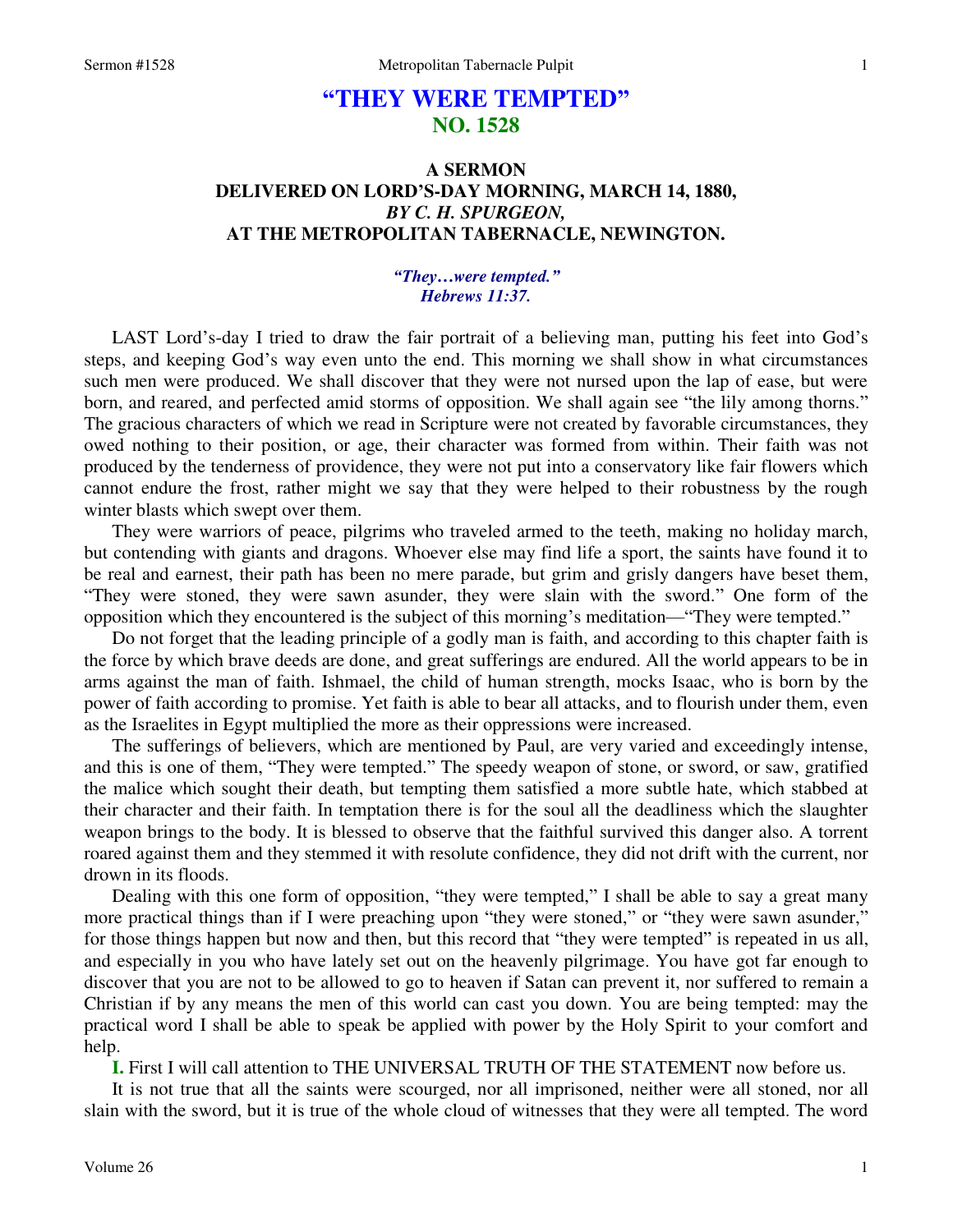"tempted" bears two meanings, first of all, that of being tried or afflicted, and secondly, that of being persuaded or enticed to sin.

 In the first aspect of it God did tempt Abraham, that is, He tried him, and this He does with all His people. God had one Son without sin, but He never had a son without trial. "What son is there whom the Father chastened not?" "Whereof you are all partakers," says Paul, when he speaks of chastening. "For whom the LORD loves, He corrects, even as a father the son in whom he delights." His own elect are made to feel His refining fires, for He declares of each one "I have chosen you in the furnace of affliction." All the sheep of Christ bear His private mark, He sets the cross of affliction upon them all. "All that will live godly in Christ Jesus shall suffer persecution." "In the world you shall have tribulation."

 Before you shall find me a man who has never known trouble I think you will have ridden many a horse lame and searched far and wide, for "man is born to trouble as the sparks fly upward," but I will guarantee that this wonderful untried person is as much a stranger to God as he is to affliction. Within the sacred enclosure of the elect of God you shall not be able to discover one whom the Lord has not in some way or at some time afflicted in love.

 Count it not therefore a strange thing, my dear brother, that you should have a cross to carry. Do not begin to kick against the pricks as though some unusual suffering were laid upon you when the Lord touches you with the goad of sorrow. You are one among many, and among the many there are worthy ones who bear heavier loads than yours. Envy none, but feel a brotherhood with all the faithful, for they too "were tempted."

 As for the other sense of the word "tempt," the bad and hard one, in that sense also the statement is universally true. All the people of God have been tempted to sin. *Satan* no sooner perceives a child of God renewed in heart and cleansed from defilement than he endeavors if he can to mar the work of the Holy Spirit, to ruin the happiness of the believer, and to weaken his usefulness by leading him into sin. The prince of the power of the air, though he cannot be everywhere himself, manages with his host of underlings to be so nearly omnipresent that he tempts us all in turns, and some of us very fiercely.

 Woe unto the man who is beset by the arch enemy himself, if he is not abiding in fellowship with the Lord Jesus. If the Lord be away from the believer it will go hard with him when Apollyon himself meets him in deadly duel. The fiend is stronger and craftier than we are, and unless the Lord cover our head in the day of battle we shall find his fiery darts too terrible. This, however, is some comfort, that every believer now with God has crossed swords with the devil, He has not suffered one to pass unmolested— "they were tempted."

 Nor is it Satan alone who tempts the saints. *The world* is always tempting God's people, and there is no position in life which is free from peril. A man sick of the fever dreams that if he can be placed in another bed he shall feel better, it is but a dream. He turns and tosses to and fro upon his pillow, but as Watts well says,

# *"It is a poor relief we gain To shift the place but keep the pain."*

 In this mortal life we may change our position, but we shall never get away from temptation. Temptations are with kings upon their thrones, and with peasants at the plow, they come of plenty and they come of poverty, they are born of success and they are born of defeat. Whether our path is rough or smooth, we are liable to be tripped up unless an unseen hand shall hold us up. This is true of all who have gone before us—"They were tempted."

 At times providence permits *those who are in authority* to exercise great power of temptation. So it was with the saints of old, those who were in power accounted them as sheep for the slaughter. The rulers of the synagogues, and then the magistrates, rulers, and emperors set themselves against God and against His Christ, and those who held the reins of government were determined that they would put down the reign of Christ, and utterly destroy His people. Princes and potentates became the willing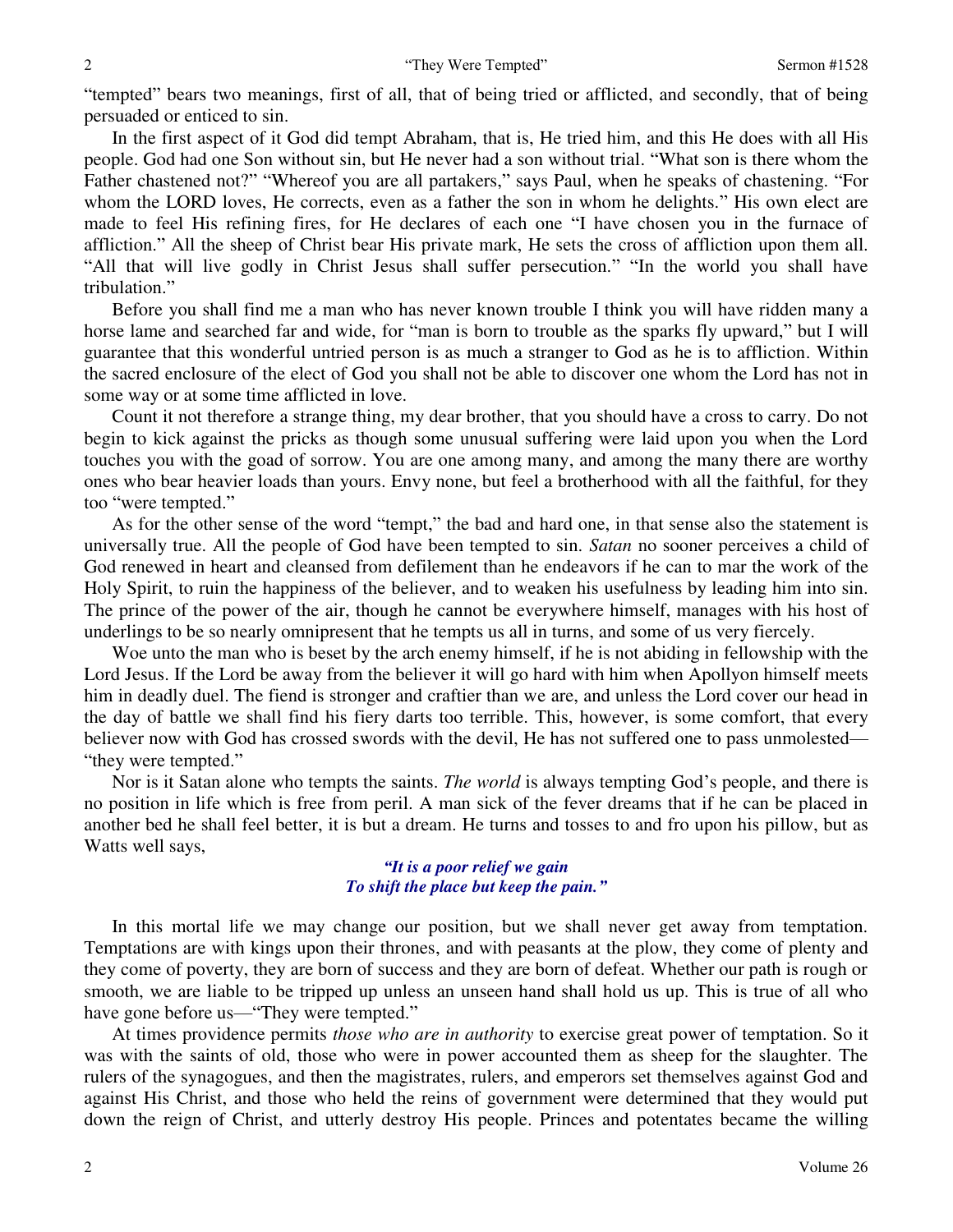#### Sermon #1528 **Sermon #1528** "They Were Tempted" 3

servitors of Satan, threatening and bribing those who had espoused the faith. So far as open, legalized persecution by the State is concerned, we are happily free from it, but of those who in the martyr days bore high the banner of the cross it may be said with emphasis—"they were tempted."

 But, brethren, if there were no devil and if there were no wicked world it would still be true that the saints are tempted, for every man is tempted when he is "drawn away by his own lust, and enticed," and there is that within the best of men which might make them into the worst of men if the grace of God did not prevent it. O child of God, you are on one side fair as an angel, and the grace of God gleams upon you, and makes you bright as your transfigured Master, and yet on the other side of you, you are black as a devil, and if the grace of God were taken from you, you would as much dishonor the name and cross of Christ as ever did the false apostate who took the thirty pieces of silver.

 Every good man is two men, he finds an I fighting against his real I, the old man, according to its corruptions and lusts, daily warring with the new-born man within him, which cannot sin because it is born of God. Now it is true, not only of you and me, but it has been true of all the people of God, that they have had inward conflicts and spiritual contests within themselves of the most painful kind.

 The saints were tempted, they were persuaded to sin by Satan, by the world, and by the propensities of their nature, and of all the blood-redeemed host it must be said, "They were tempted."

 Ought not this fact to restrain every man from a self-indulgent despair. Do you know what I mean? I mean this, a man says, "Well, I cannot help it, I am in such a place of temptation that if I give way I may well be excused." Not so, sir, "They were tempted," and yet they did not fall, but held fast their integrity. They who today are waving the palm of victory were tempted even as you are, and it is idle for you to say that victory is impossible, seeing they have proved the reverse. Using the same weapons, and helped by the same Spirit, your temptations, which are the same as theirs, will be overcome by you, even as theirs were vanquished by them. Up and fight like men, dream no longer of impossibilities which might excuse you, what has been done by one by the help of God can be done by another.

 This leaves us without any excuse for yielding to temptation. I know we commonly think that if we can prove that we are tempted there is not much blame attached to us, but it is not so. It is most true that those who tempt others are guilty of the greater sin, but the sin of those who are tempted, and yield to the temptation is great enough—great enough to crush them into eternal destruction unless they repent of it. Other people have been tempted as you have been, and yet they have resisted the temptation, and have remained in obedience to God, and therefore if you yield to the evil influence you are without excuse. The multitude of holy men and women who are now before the throne of God are all witnesses against you, for they show what can be done, and what can be done in you too, the grace of God being with you.

 This fact that all the saints have been tempted should put an end to all murmuring upon that score. Somebody says, "Mine is a hard lot, I have to follow Christ under great disadvantages. My foes are those of my own household." Yes, your lot may be hard, but if you could just peep within the pearly gates and see that brilliant company, who are the peers of the realm of heaven, you would see none but those who once were tempted. Dave you demand a better lot than theirs? Remember your Master was tempted, and shall the disciple wish to be above his Master, or the servant above his Lord? Is there to be some easy by-road to heaven made for you, turfed from end to end, and rolled every morning?

> *"Must you be carried to the skies On flowery beds of ease; While others fought to win the prize, And sail'd through bloody seas?"*

 You must not expect it, you must fight if you would reign, you must carry the cross as others carried it, if you are like them, to wear the crown. The temptations which were endured by saints in all ages must forever prevent our complaining if hooks are baited for us and snares laid for our destruction.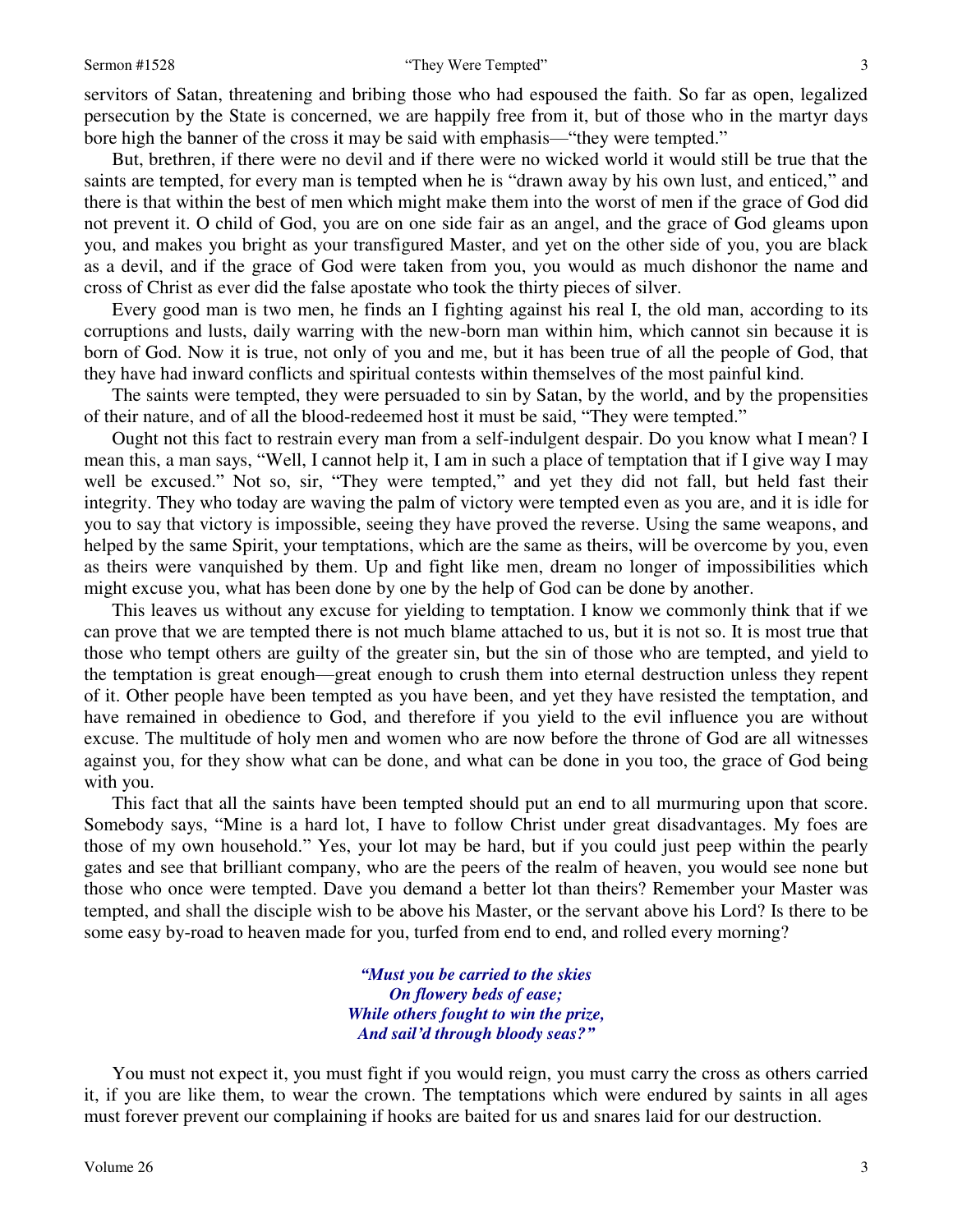One sweet thought arises here, since the best of saints were tempted this prevents our conceiving that to be tempted is in itself a sin. I have known feeble-minded Christians bemoan themselves and cry, "If I were not exceedingly sinful I should not have these hideous thoughts and dreadful suggestions, if my heart were not full of evil I should not have these blasphemous ideas forced into my poor unwilling brain."

 Beloved, it is not so. If your heart were wholly the devil's he might not care to worry you, and indeed you would not be worried, but would love sin. It is because you are not his, because you are desperately struggling towards holiness and virtue that therefore he tempts you. It is no sin to be tempted, the sin is in yielding to temptation. Your Lord was tempted, and yet in Him was no sin. Thrice did Satan assail our Lord, three evil courses did he plausibly suggest, but he found nothing in Him to work upon, there was no tinder for his sparks to light upon.

Be therefore greatly comforted, you who find evil thoughts rushing through your minds like a torrent. You try to fight against these temptations, and yet they return again and again till your heart is well-nigh broken with them, do not therefore condemn yourself for them so long as you abhor them. You are not a castaway because you are tempted, for all the saints in glory were tempted too.

 Yea, I think, dear friends, if any of us here present meet with great trials in life, and with very strong temptations to turn back to the world, if God gives us grace to keep towards the New Jerusalem, we may even glory in these trials. We ought to pray, "Lead us not into temptation," for temptation is not to be sought for but to be looked upon as an evil, seeing that flesh is frail, but when it assumes the form of persecution, and our Lord helps us to endure it, steadfast in the faith, we may even rejoice and leap for joy.

 If your name is slandered, or you become a loser in wage, or in estate, or in comfort for Christ's sake, you may greatly rejoice, for now you have fellowship with Jesus and His suffering followers. You are entering the confederacy of the bravest of the brave. Now shall you share in "that lordlier chivalry" which belongs not to mailed knights, but to spirits purified and ennobled by the Holy Ghost. These are the blessed ones who endure temptation, who when they are tried shall receive the crown of life which fades not away.

Forget not, then, the universal truth of the statement before us—"They were tempted."

**II.** Secondly, let us consider THE UNLIMITED BREADTH OF THE STATEMENT.

"They were tempted," it does not say how. If one form of temptation had been mentioned, we should have surmised that they did not suffer in other ways, but when the statement is, "They were tempted," we shall not be wrong in concluding that they were tried in any and every form. Whatever form temptation may take, in some or in all the saints, that temptation has been endured. We may say of Christ's mystical body as we may say of Christ's self—"tempted in all points like as we are."

 Brethren, the saints who are in heaven were tempted in all ways. They were tempted by threats, but they were equally tempted by promises. They were put into prison or they were banished. They were deprived of their goods and of their good names, but they stood fast and firm, and would not yield up Christ, threaten as men might. Then they were tried by bribes, if they would forsake Christ and turn from the truth they would be rich and honorable, they should be restored to their families, they should have in some cases every indulgence which the monarch could grant. They were equally deaf to either form of solicitation, they could not be driven, and they could not be drawn, however the net might be spread they could not be taken in it.

 Standing at the stake, with the flames kindling, and the sticks beginning to burn, the tempting monk has held up the crucifix, and said, "Kiss it, kiss it, and your life shall be given you, and you shall have great honors," but they put away the idol from them, and would not dishonor God by worshipping any material substance, whatever it might be.

 Or else the martyr, on his way to die, has been confronted by his wife and children, kneeling down and praying their father to have pity upon *them,* if none upon himself, and not to die and leave a widow and fatherless children. But though natural love struggled in their hearts, they overleaped that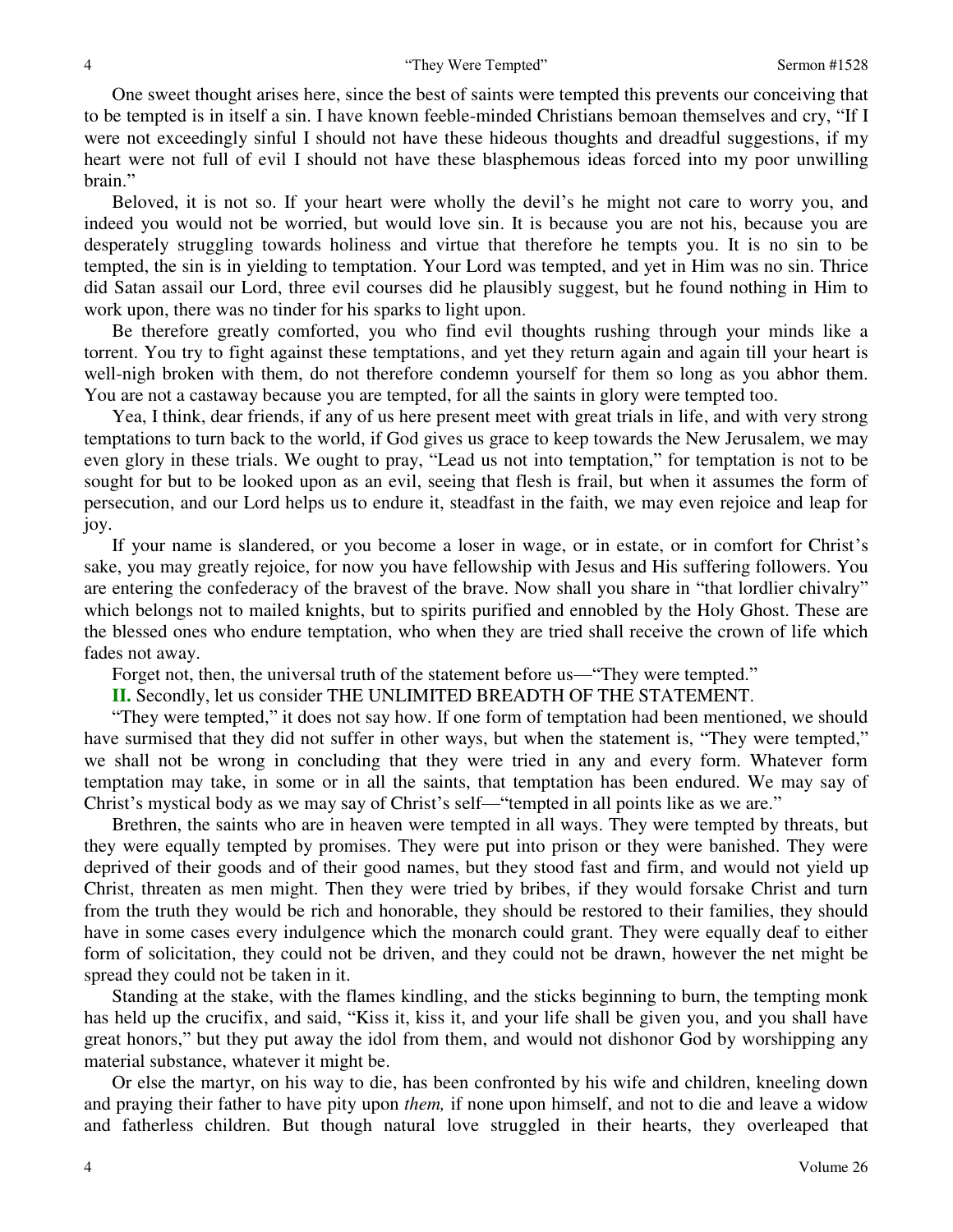#### Sermon #1528 **Sermon #1528** "They Were Tempted" 5

temptation, for they loved Christ better than their dearest relatives. They have been tempted in subtlest fashion, reason and rhetoric, threat and scorn, bribe and blandishment, have all been used, and used in vain. Against them the enemy has sent forth the arrow which flies by day, and the pestilence which walks in darkness, but the Lord has kept their soul alive, and they have glorified His name. Yet very sorely "They were tempted."

 They were tempted both with trials peculiar to themselves, and with trials common to us all. We are apt sometimes to say that this age is not congenial to the strength of grace, and I think there is truth in the remark. We are a set of dwarfs, and it seems hard to grow to the stature of a man in Christ Jesus in the atmosphere which daily surrounds us. We have fallen upon an evil age, in which principle is treated like a football in the streets, and bluster rules the hour, but then the ages in which saints lived long ago had their peculiar temptations too, and they were tempted.

 Every period since the world began has had its own form of spiritual danger, as weapons of war have changed so have temptations, but the old enmity remains. Not always does the swordsman make his cut at the head, sometimes he stabs at the heart or at another time he drives at the feet, always aiming to wound, but not always aiming at the same part of the man. One age is dark, and ignorance would chill the heart, another is philosophical, and by its false wisdom would overlay the gospel. The points from which the wind blows may differ, but it always blows against the servants of God who are voyaging to heaven. Say not therefore, O child of God, that others who lived before you were not tempted as you are, for they endured temptations which to them were as keen and as powerful as any which have fallen to your share.

 They had also special temptations arising out of their individual constitutions. We have every one of us some weak point. One man is not readily made angry, but he is too cold; another is sensitive, but he is too speedily wrathful. One man is full of love and affection, but he lacks decision; another is resolute, but fails in tenderness. Side by side with the special excellence of any character we usually discover a remarkable weakness, calling for great watchfulness, and of all those who are now in heaven it may be said they were tempted, tempted in some characteristic point, and with some besetting sin. Beloved, if you have to endure the same, mark well that you follow a well-trodden path.

 As they had their peculiar temptations so they had the common trials of the most ordinary life. Look at Abraham, not only does he stand alone in the sacrifice of Isaac, but he stands with us in our common afflictions. He is tried in his relatives, his nephew Lot is ungrateful to him and leaves him; tried in his servants, the family is set by the ears by Hagar; tried in his wife, for she complains against him wrongfully; tried in his children, for Ishmael mocks Isaac. His dwelling in tents brought with it quite as much discomfort and trial as our dwelling in houses.

 Flocks and herds involve as much care as shops and workrooms. Just such domestic troubles as you and I experience were known to Jacob and David. One man is very like another, and nothing can be more unwise than to set up saintly men who lived ages ago upon a sort of shelf, as if they were unapproachable and inimitable, and belonged to a different race. These heroes are our brothers, their battles are our battles, their victory shall be ours.

 Our divine Master Himself when He was assailed by the devil in the wilderness, was attacked by those same temptations which have been used against us—we too have been tempted to use wrong means to supply our pressing needs, to presume upon the providence of God, and to commit idolatry in order to gratify ambition. These are arrows which have rattled on the harness of many soldiers of the cross. Our Lord Jesus, the captain of our salvation, bore the brunt of the battle, and in the matter of temptation He condescended to fight upon the same level with ourselves. "He was tempted in all points like as we are, yet without sin." So that the text stands good in all its length and breadth that all those who have won the everlasting victory were tempted, even as we are now.

**III.** Thirdly, let us notice THE SPECIAL POINT OF THE TRIAL.

 All these temptations, according to the connection of our text, were aimed at the faith of these holy men. Paul is writing of the victories and sufferings of faith, and therefore we are sure that these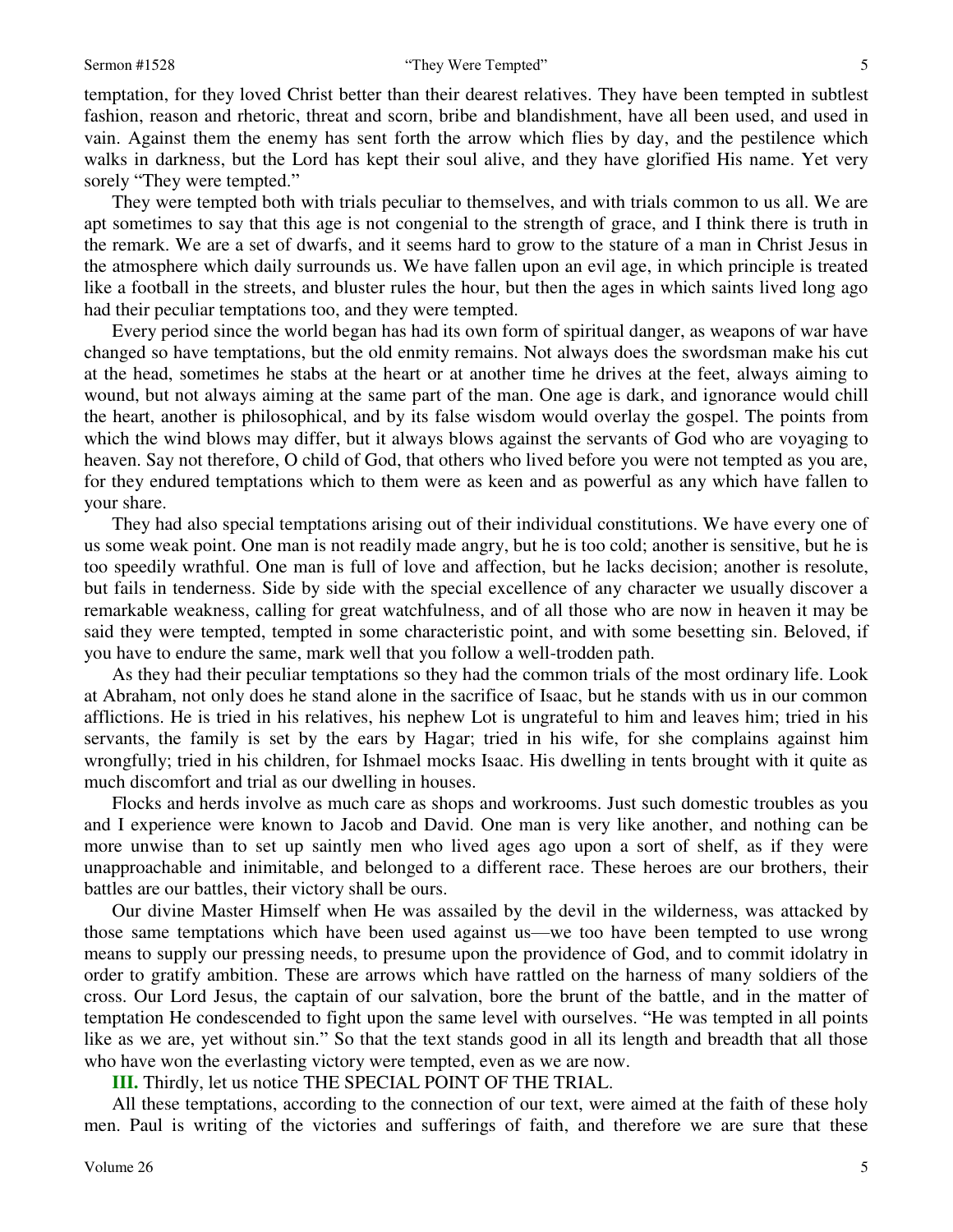temptings were a test and trial of their faith. It is wonderful how God takes care that the victories of faith shall somehow or other be kept in mind. There was a period after the prophets had ceased to prophesy, and before Christ came, in which the Israelite church had to contend against antichrist and other enemies.

 In the Apocrypha you have the account of some few of the martyrdoms of those who held fast to God and to His truth. They are not put in canonical Scripture, they neither belong to the Old Testament nor to the New, but here Paul immortalizes them, for the Lord will have them remembered. Those who were stoned and sawn asunder for the truth's sake shall not be forgotten. If the details be not given, they shall yet be recorded in the gross, on the sacred pages.

 Since that time, dear friends, as if Paul had been writing prophecy rather than history, the people of God have had to pass through sufferings which if I were to repeat them now would break your hearts with grief because of the horrors of cruelty which human ingenuity has invented. Man has seemed to turn into a devil, and sink below a fiend in the barbarities which he has perpetrated against the servants of God. All this has been aimed at the destruction of faith.

 The Jews were tempted to worship idols, they must offer incense to a false God, but they would not. In after years Christians must pay homage to the image of the emperor, this they would not do, they would die a thousand deaths sooner than worship a false God. By and by they were called upon to deny the deity of Christ, and by tens of thousands they perished sooner than deny that fact. In later years it came to this—that they must submit to superstition, they must assert that they believed in transubstantiation, which they could not believe in, nor thus insult their God. They must submit themselves to men who said they were priests and could forgive their sins, which they felt was a forsaking of the great High Priest to think of doing, and so they died rather than deny the faith. The story of the lives of these heroes is recorded in such half-inspired books as Foxe's "Book of Martyrs," and the like. Read it, and let your children read it, till both they and you have learned fidelity to Christ.

 The main point of the adversary's attack was always their faith, therefore let us learn where to set our guard. Let us see to it that we become strong in faith, for that is true strength. Feed your faith well. Know the truth, and know it thoroughly. Read the Scriptures, and understand them. Make sure of the eternal verities. Live much upon the promises of future bliss. A sight of the unfading crown will make you cheerfully forego the withering flowers of earth. The sorrows of the way will grow light as the eternal weight of glory is revealed. You will think less of the commendation or censure of men if your ear already hears the great Master saying, "Well done, good and faithful servant."

**IV.** I cannot dwell long on this point, though I had wished to do so, but must now call your attention, in the fourth place, to THE INTENSITY OF THIS TRIAL.

 That I gather from the position of our text, which is very strange. "They were stoned, they were sawn asunder, *were tempted,* were slain with sword." It has seemed to commentators to be so singular that to be "tempted" should be as it were sandwiched in between "sawn asunder" and being "slain with the sword," that they have thought there must be an error in the text. Certainly at the first blush the words look rather out of place, but they are not so. Some learned men have imagined another Greek word to be the correct one, since it involves a very slight alteration, and then the passage would run— "They were stoned, they were sawn asunder, they were burnt, they were slain with the sword." I do not see any reason for desiring an alteration, it seems to me to be plain that the original is, "They were tempted," and what is written must stand.

 The more we think of it, the more we shall see that being tempted is worthy to be put side by side with being sawn asunder, and being slain with the sword, for many of those who are daily tormented with temptations will tell you that it is as painful to bear as any form of death. If you live in a place where you hear little else but blasphemy from morning to night you will soon say, "I think I should prefer being in a prison to this. The cut of a whip or the wound of a sword would scarcely cause more pain than to hear the name of Jesus Christ profaned, and to see every holy and precious thing trampled on."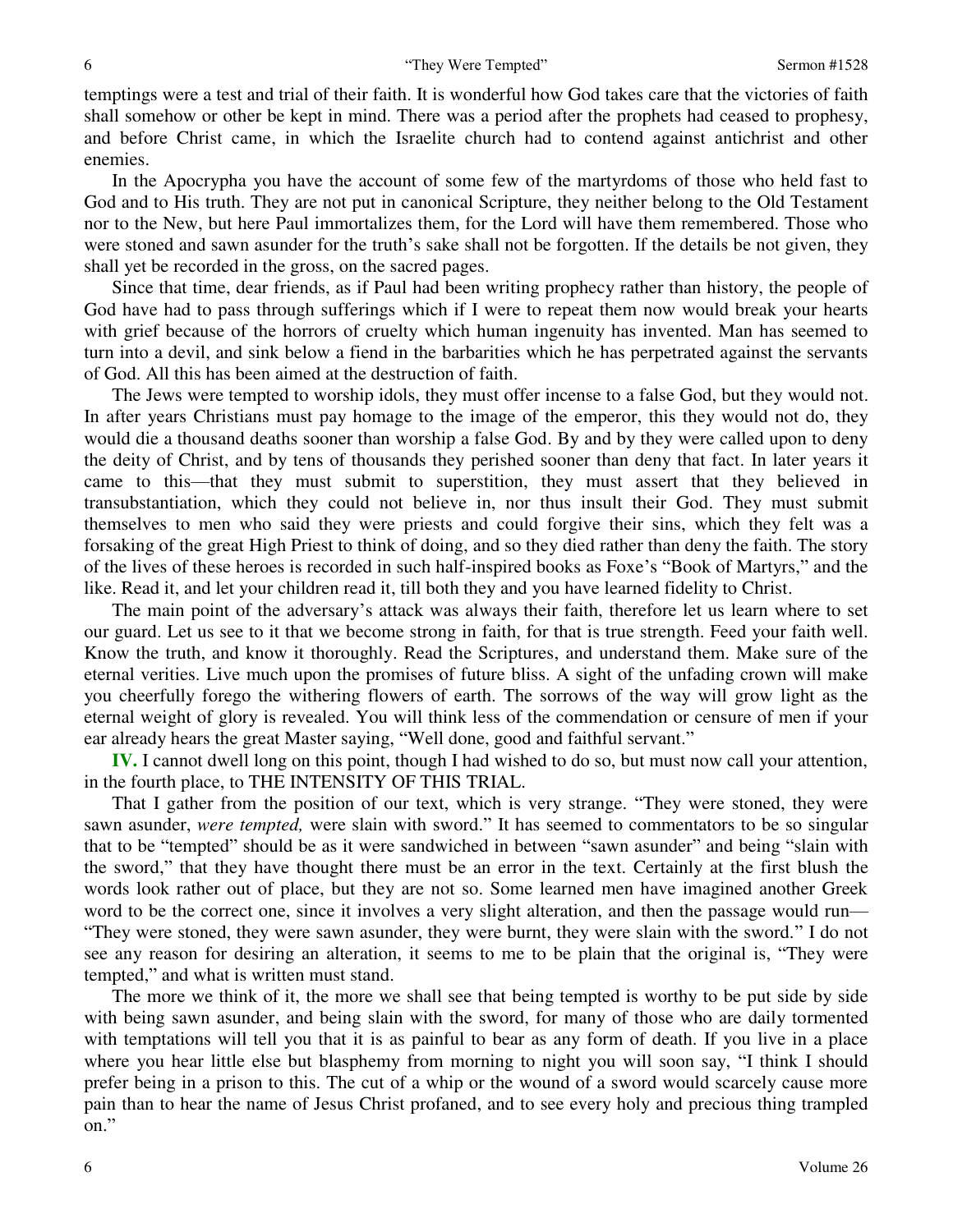When the ungodly persecute cruelly, as they can do even now without violating the law of man, they can tease and worry your very soul, they can embitter every morsel that you eat, make home to be a torture-chamber, and the workroom an inquisition. They will maliciously track you in all your steps with jests, and jeers, and slanders, and hard speeches, and make you live like Marcus Arethusa, among the bees, which at last stung him to death.

 Believe me, some of God's people have found that to be tempted in that sense has been as bad as to be stoned or to be slain with a sword, in fact, there are times when they have said, "If we could be taken out, and our heads could be smitten off at one stroke with a sword, it would be a happy release from this life-long agony." Alas for gentle, timid, loving spirits who have to endure such temptation.

 I think Paul did well to put this here, not only because of the painfulness of it, but because of the danger of it, for it is certain that under temptation of the more insidious kind more professed Christians have been led away than ever were frightened from the faith by racks, or torments, or fear of death. It is a very sad fact that when Queen Mary died there were persons lying in prison condemned for heresy, who had some of them been great sufferers for the faith, and bold confessors of it, and yet when released they did not abide in their steadfastness.

 Queen Mary died and Elizabeth ascended the throne, and they obtained their liberty, and alas, some of them, returning to the comforts of home, became altogether worldly persons, and forsook the faith for which once they would have even dared to die. I have known some unhappy cases of the same kind, where persons have been persecuted by their families for following Christ, and have stood up for Him right manfully, so that I have felt great admiration for them for their consistent courage. I have lived to see these very individuals delivered from the yoke of bondage, able to start in life for themselves and to do exactly as they pleased, and alas, soon after persecution ceased they have grown cold and have forsaken the ways of God.

What a strange creature is man! Lord, what a deceitful heart I have! O that You would search it and try it, lest it be so that I follow You in stormy weather, but leave You when the south wind blows. I think the apostle put in this clause just where we find it because more deadly to the church have been the blandishments of the world's wealth than all the ragings of her cruelty. Her stakes, her racks, her gallows have never injured the church so much as her witcheries, her smiles, her fashions, and her patronage. Yet this was borne by saints of old, for "They were tempted."

"Well," says one, "you describe these Christian people as having had very hard times of it, for they were tempted, and tempted very severely too." Yes, it is true, but we do not pity one of them. If you saw those gallant men who wear the Victoria Cross for valor, and you were told of their perils and sufferings, you would not pity them. They could not have worn the coveted cross given them by their Queen if they had not bravely endured hardship and peril. We do not pity men who have performed daring exploits, nor may we pity those servants of God who suffered the utmost cruelties, but now rest from their labors, and wear their honors in heaven.

 The question is—Can you aspire to take a place among them? To be a true Christian is no small thing, and before you pretend to be a follower of Jesus count the cost. Are you willing to endure temptation without yielding? Can you scorn the world's bribe and defy its threat? Will you set your face like a flint for Christ and holiness? Has grace made you a lion-like man? Have you a strong determination wrought in you by the Holy Ghost? If not, you may run well for a time, but you will turn back, and prove an apostate. I pray God that you may be of that noble stock which the Lord has chosen, and may have in you that noble nature which the Holy Spirit alone can impart, so that, though you shall be tempted, you shall hold out till life's latest hour, invincible through the grace of God.

 I want, in conclusion, to answer the question which naturally arises—*Why then does God permit His people to encounter so much temptation?* Why is the road to heaven so beset with foes? I answer that there are a great many replies to that question, for the Lord answers many designs at one and the same time.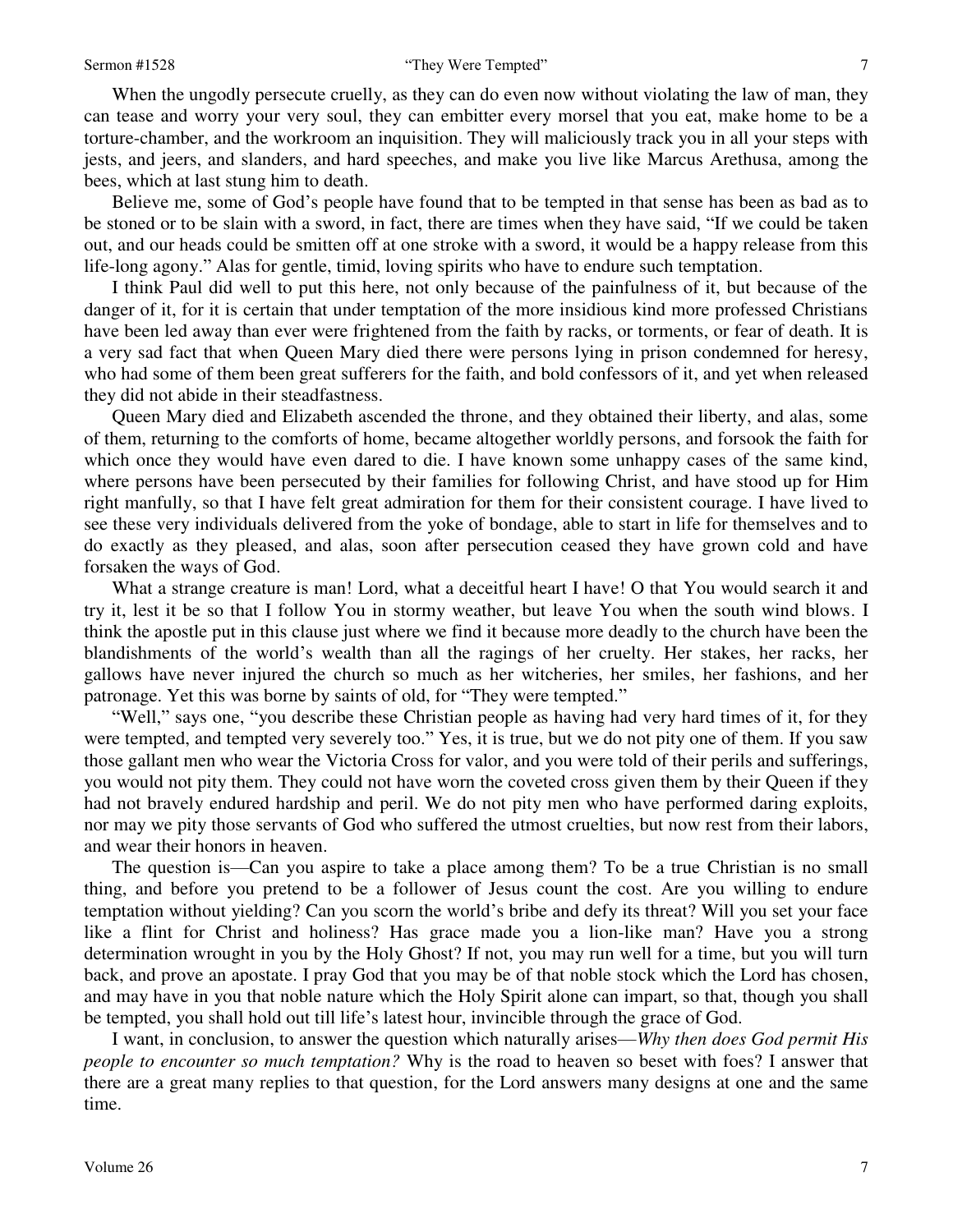First, persecution and temptation are a sort of sieve, to sift the church of God. As it is, we have enough hypocrites among us, and if the way to heaven were strewn all along with loaves and fishes, we should have the devil himself going on pilgrimage. There must be these fiery persecutions so that the drossy hypocrites may be purged out. I warrant you there were not many hypocrites in the catacombs of Rome, when to be a Christian involved almost certain death. They crept into their assemblies at the dead of night, and there gathered to sing hymns to the name of Jesus, and few were the traitors' tongues which joined in the singing.

 When in our own country any man who had a Bible must die for it, and therefore men hid their Bibles behind the wainscot, or under the floor-boards, few were very eager for Bible-reading. The mocking, the jesting, the jeering which goes on in the world is the sieve constantly moving to shake off the chaff and let the good wheat remain. If we could stop that winnowing fan we should hardly wish to do so. I am sure if I could give some of you new converts a pass from here to heaven, so that nobody should ever laugh at you, and you should never suffer anything for Christ, I would not do it. I feel I should be doing you a serious injury if I could secure you against every trial.

 Think of a soldier when he enlists. Suppose he should say to the sergeant, "Sergeant, will you give me a guarantee that I shall never fight?" I think the officer would reply, "You had better not enlist." Even so I say to you, we cannot guarantee you that you shall not be tempted, and if you want such a guarantee as that you are not the kind of man we want, you are not the sort of man that is ever likely to win the crown unfading.

 Trial and temptation also discover the reality of conversion. Look at this. Here is a man ridiculed for his religion and for his sobriety. He will not touch a drop of the drink which formerly cast him down to his destruction, and therefore his fellow workmen laugh at him. All sorts of epithets are hurled at him while he is at work. He goes to a place of worship on Sunday, and for this he must be jeered at to the last degree. Who is this man that bears this so patiently? Why, the very man who twelve months ago could drink as much as any of them, and used to jeer at others; the very man who for twenty years before never entered the house of God.

 Now, the fact that he can stand against temptation is one of the very best evidences that he is born again and made a new creature in Christ Jesus, and those who see such a change confess that this is the finger of God. What else could have changed him so completely as to make him stand against the very thing which he himself took part in so short a time ago? We may thank God for the temptation, since it helps to evidence the reality of the conversion.

 Again, it is by this that men are left without excuse, inasmuch as they refuse the light. I sometimes wonder why ungodly men cannot let Christian people alone. We do not interfere with you. Have we not as much right to do as we like as you have to do what *you* like? But no, the moment a Christian appears among working men, they are all upon him as though they were so many dogs worrying a hare. What does this show but that they know the truth and hate it? They know the light, but would fain quench it, and therefore they put from them the candle which God sends to them. They treat His blessing as if it were a curse.

Did you ever read in the Scriptures of God's thinking better of men than they deserved? "No," say you, "that cannot be." Yes, but there is a case, a parabolical case, of course, where the Lord is represented as judging men too easily. "Last of all he sent unto them his son, saying, they will reverence my son." But they did not reverence him, they took the heir and slew him and cast him out of the vineyard.

 There are people of God who are naturally so amiable, kind, and good that you feel sure all must love and esteem them, and yet because of their religion even such must be persecuted. The beloved brother cannot escape without sarcasm, the dear sister that was everything before must now be made the subject of jeers, and the husband or the wife however much beloved is not spared. This leaves the ungodly altogether without excuse, it is God's purpose that it should do so.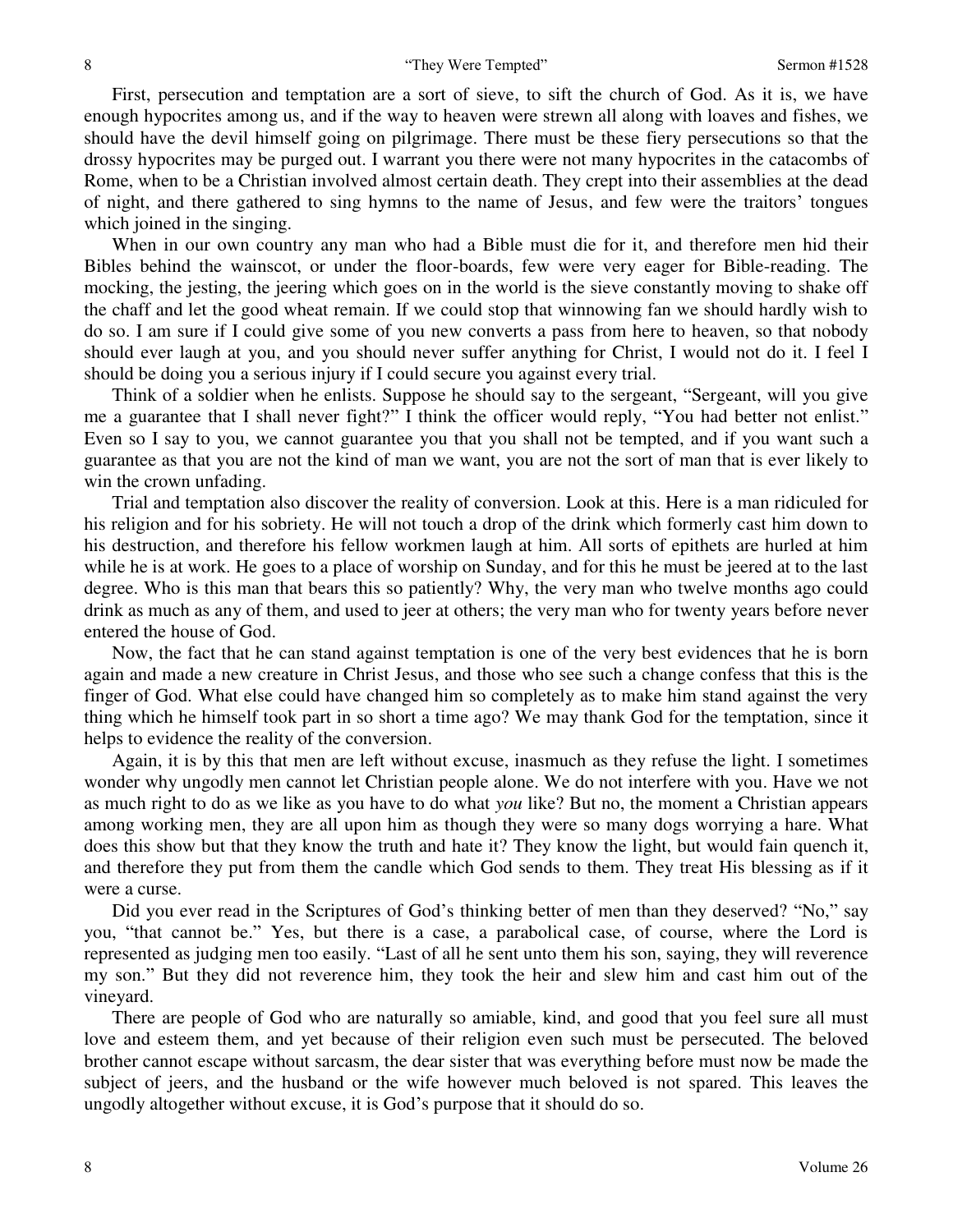Meanwhile, it does saints good, for painful as it is to them, it drives them to prayer. Many a man lives near to God in prayer who would not have done so if he had enjoyed an easier position. His prayerfulness strengthens him, his having to summon divine aid to sustain him under trial makes him grow in faith and in every grace, and he becomes a better Christian.

 I believe that persecution is overruled by God for displaying the work of the divine Spirit. Men see in Christian patience, in Christian fortitude, in Christian courage, and in Christian zeal what the Holy Ghost can work even in such poor raw material as our human nature is. God is magnified by the successful struggling of His people out of love to His name.

 Moreover, brethren, the life of the church is the life of Christ extended and drawn out in His people. He was "holy, harmless, undefiled and separate from sinners," yet He "endured such contradiction of sinners against Himself," and if we keep close to Christ we must expect to share His lot. Ours should be the prolonged echoes of the music of Christ's life, "linked sweetness long drawn out." Oh that God would help us till Christ Himself shall come to keep up the blessed strain!

 It seems to me the trials and the temptations of this life are all making us fit for the life to come building up a character for eternity. You have been in a piano factory; did you ever go there for the sake of music? Go into the tuning room, and you will say, "My dear sir, this is a dreadful place to be in, I cannot bear it, I thought you made music here." They say, "No, we do not produce music here, we make the instruments, and tune them here, and in the process much discord is forthcoming."

 Such is the church of God on earth. The Lord makes the instruments down here, and tunes them, and a great deal of discord is easily perceptible, but it is all necessary to prepare us for the everlasting harmonies up yonder. Have you thought what a wonderful creature a man is—a perfect man, made fit to dwell in heaven—he is the last product of divine wisdom, the noblest work of God.

 There is an angel, he is perfectly holy, but he never knew what sin was, and there is little wonder that he clings to that which has been his nature these many centuries, besides, He is not encumbered by a body of dust, full of passions and appetites, which are the inlets of sin. But here is a being with a soul encumbered with materialism, and it has known sin, known it terribly, and yet it is forever bound to do right beyond fear of turning aside. How is this to be achieved? Take away its free agency, says one. No, that would spoil it, it would be no longer a man if free agency were destroyed.

 This being is perfectly free to do whatever he pleases throughout eternity, and yet he will never wish to do a wrong thing again. It is a wonderful work for God to fashion such a creature. He begins to do it in regeneration, and continues the work in sanctification, and all the endurance of trial, and all the patience manifested by the tried ones, work together to prepare a character which can endure the strain of everlasting bliss, and perform the holy service incident thereto.

 I speak for every Christian man here, I am to stand one day so near to God that between Him and me there will be but one person, and that person the Lord Jesus Christ, my Lord and Mediator. I am in Christ to have dominion over all the works of God's hands, and to be crowned with glory and honor. Angels are to be my servants and heaven my inheritance. Shall I never grow proud? Shall no selfexaltation creep in? No, the character will be fixed for holiness as though graven in eternal brass, and yet the man will be free. It may be that all the afflictions and temptations which God permits to pass over us here below are forming us for eternal bliss. Thus is the corn ripening for the garner, the fruit mellowing for the basket. Here the graving tool and the hammer bring out the beauties which shall shine in the courts of the Lord forever, when of us also the record will be written, "They were tempted."

### **PORTION OF SCRIPTURE READ BEFORE SERMON—HEBREWS 11**

# **HYMNS FROM "OUR OWN HYMNS BOOK"—176, 674, 852**